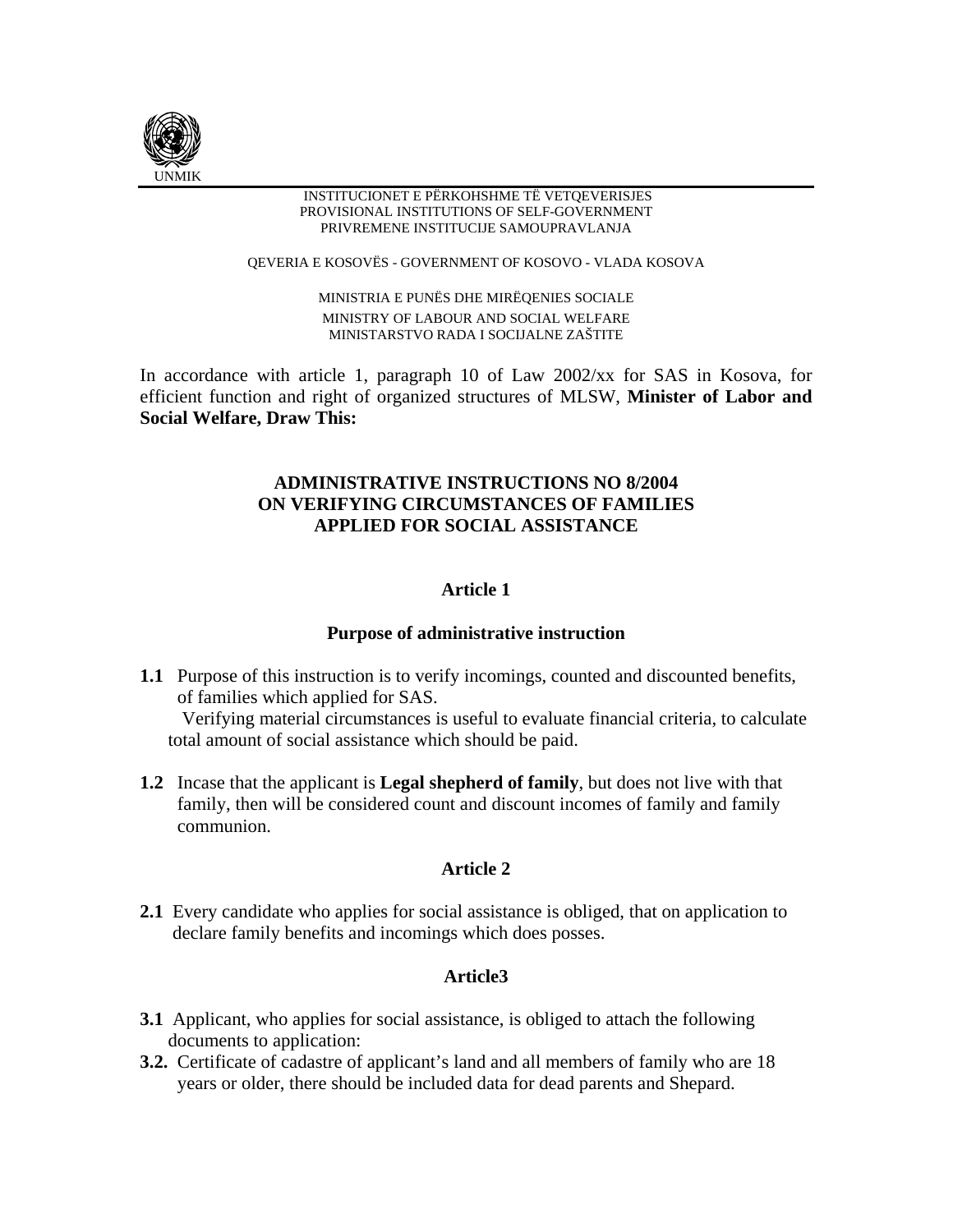- **3.3.** Taxes document, registration and insurance of vehicle, which is being used only for family needs, and not for other benefits.
- **3.4.** Certificate from corresponding municipal organ for the value of property taxes.
- **3.5.** Unemployment statement, which is defined as official certificate, where is written that the featured person is registered as a job seeker, and this certificate is issued by any Employment office from MLSW labor Department.
- **3.6.** Unemployment statement for members of family who are 18 till 65 years old and are able to work.

**3.7.** Unemployment statement for members of family who are 15 till18 years old and do not attend the school regularly.

## **Article 4**

**4.1** To have opportunity for social assistance, the applicant should fulfill financial and non financial criteria's.

#### **Article 5**

**5.1** The applicant for social assistance should abbey procedures and to be verified his material circumstances, verifications on the areas will be done by the CSW officials.

### **Article 6**

- **6.1** Procedure to verify material circumstances for the applicant, in accordance with provisions of executive regulation no 2003/xx, to enforce Law for SAS, was made for two parts:
	- **1.** Procedures to verify benefits and
	- **2.** Procedures to verify incoming benefits

#### **Article 7**

**7.1** Incomings can be counted and discounted

## **Article 8**

**8.1** Method to evaluate benefits will be made in this way: total value of total payment, will be dividing with 6 to reach monthly value (period for six months is maximal period to make a payment for social assistance).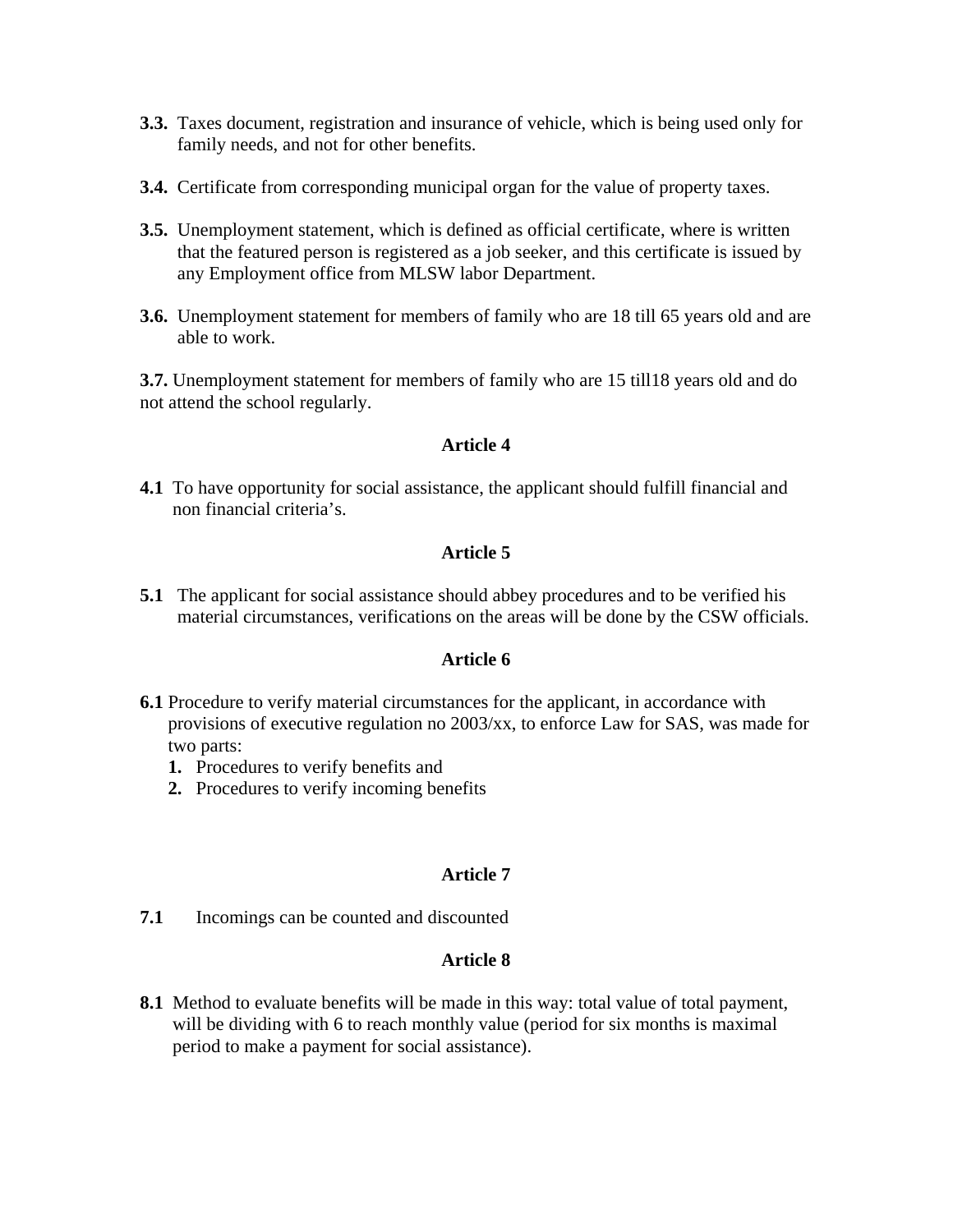# **Article 9**

# **9.1** Incomings can be counted and discounted

# **Article 10**

**10.1** Method of incoming benefits will be made as follows: total value of counted incomes will be divided with 6, to reach total value of monthly value,(period of 6 months in maximal period to make a payment for social assistance).

# **Article 11**

- **11.1.** Every applicant for social assistance after handing over the documentation in the office of CSW and to approve with in 45 days from the day applied on CSW.
- **11.2.** Verifying has to deal with the verify statement for declared benefits and incomes, from the applicant on the application and documents with the real condition in the area.

# **Article 12**

- **12.1.** On the way that to verify circumstances to be more efficient, should be able cooperation between CSL and municipal organs, to assign the necessary measures to give the real view of benefits which posses family.
- **12.2.** For exact identify of taxes should be compilation of applications form for the value of property taxes, of families who applied for social assistance.
- **12.3.** To have a correct indent of land should be compilation of application form for the land ownership of families who applied for social assistance.

## **Article 13**

- **13.1.** In the way to verify data given by family to be correct should be made comparison with the data given by the competent municipal organs.
- **13.2.** Data's comparison of families which applied for social assistance is made with:
	- $\triangleright$  Data of MPS actually with the data of implementing mechanisms of this ministry.
	- $\triangleright$  Data of MEF (taxability administration)
	- $\triangleright$  Data of regional centre for vehicle registration.